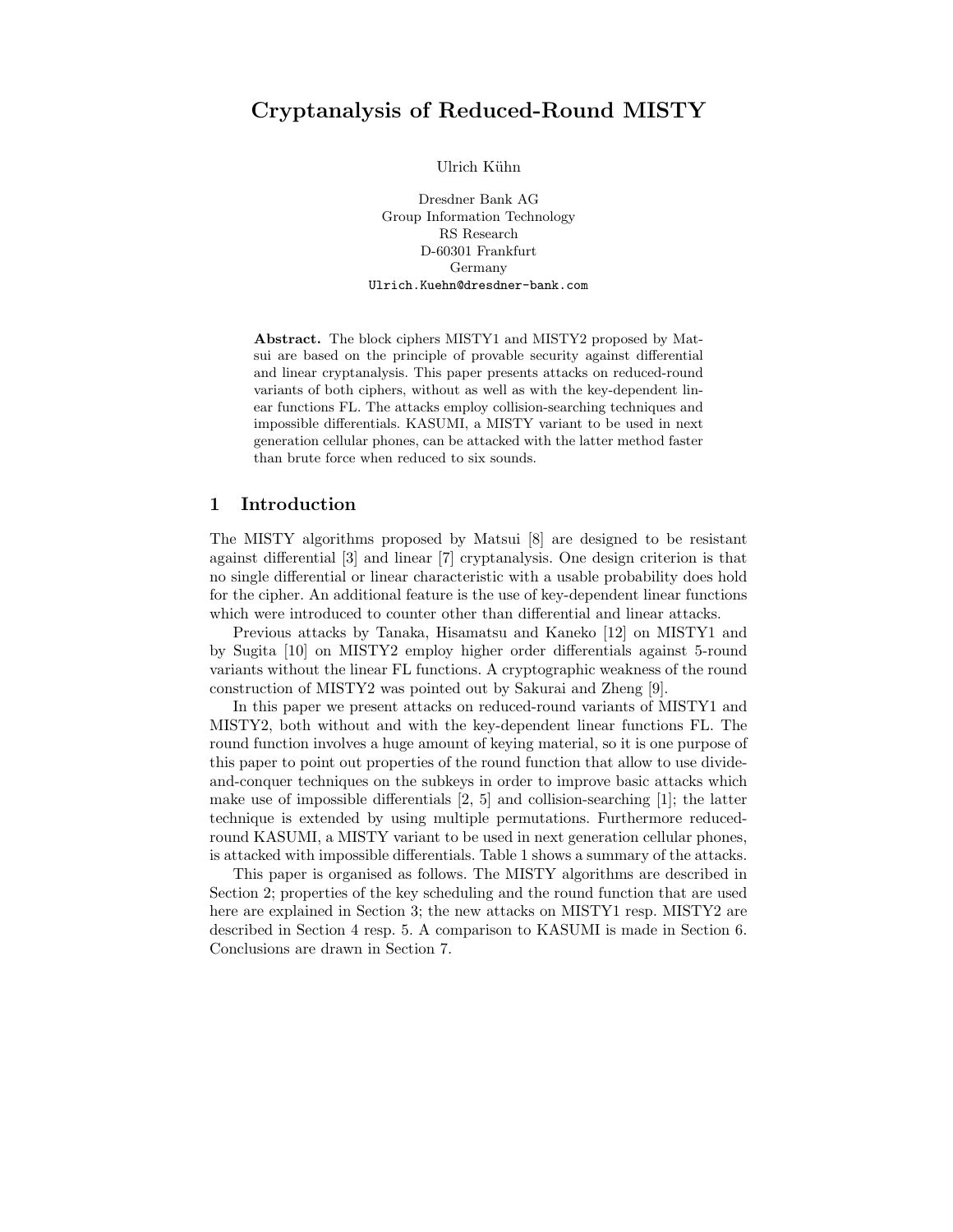| Cipher | FL        | Rounds | Complexity      |                 | Comments                      |
|--------|-----------|--------|-----------------|-----------------|-------------------------------|
|        | functions |        | data            | $[\text{time}]$ |                               |
| MISTY1 |           | 5      | $11 \times 2^7$ | $2^{17}$        | [12] (previously known)       |
|        |           | 5      | 2 <sup>6</sup>  | $2^{38}$        | $[10, 11]$ (previously known) |
|        |           | 6      | $2^{39}$        | $2^{106}$       | impossible differential (new) |
|        |           | 6      | $2^{54}$        | $2^{61}$        | impossible differential (new) |
|        |           | 4      | $2^{23}$        | $2^{90.4}$      | impossible differential (new) |
|        |           | 4      | $2^{38}$        | $2^{62}$        | impossible differential (new) |
|        |           | 4      | $2^{20}$        | $2^{89}$        | collision-search (new)        |
|        |           | 4      | $2^{28}$        | $2^{76}$        | collision-search (new)        |
| MISTY2 |           | 5      | $2^7$           | $2^{39}$        | $[10, 11]$ (previously known) |
|        |           | 5      | $2^{23}$        | $2^{90}$        | impossible differential (new) |
|        |           | 5      | $2^{38}$        | $2^{62}$        | impossible differential (new) |
|        |           | 5      | $2^{20}$        | $2^{89}$        | collision-search (new)        |
|        |           | 5      | $2^{28}$        | $2^{76}$        | collision-search (new)        |
| KASUMI |           | 6      | $2^{55}$        | $2^{100}$       | impossible differential (new) |

Table 1. Summary of attacks on MISTY variants.

### 2 Description of MISTY

The MISTY algorithms [8] are symmetric block ciphers with a block size of 64 bits and a key size of 128 bits. There are two flavors called MISTY1 and MISTY2, which differ by their global structure (see Figure 1). MISTY1 is a Feistel network with additional key-dependent linear functions FL placed in the data path before every second round. MISTY2 has a different structure that allows parallel execution of round functions during encryption. The FL functions are applied in MISTY2 to both halfs of the data before every fourth round and also in every second round just before XORing the right to the left half of the data. In both ciphers the linear functions are also used as an output transformation.

MISTY has a recursive structure, that is, the round function consists of a network with a smaller block size using the function FI that itself is again a smaller network; the structure of both the round function FO and the function FI is that of MISTY2. Figure 2 shows FO, FI and FL in a representation that is equivalent to the original description  $[8]$ . This equivalent description<sup>1</sup> is the result moving the mixing of the leftmost seven bits of each  $KI_{ii}$  in each FI (as given in the specification [8]) out of FI and to the end of its superstructure FO; this is possible because these key bits do not affect any S-box inside the instance of FI where they are inserted. Due to the recursive structure a huge amount of keying material is involved in each round, i.e. 112 bits for FO in

 $1$  For another equivalent description of MISTY's round function see [12].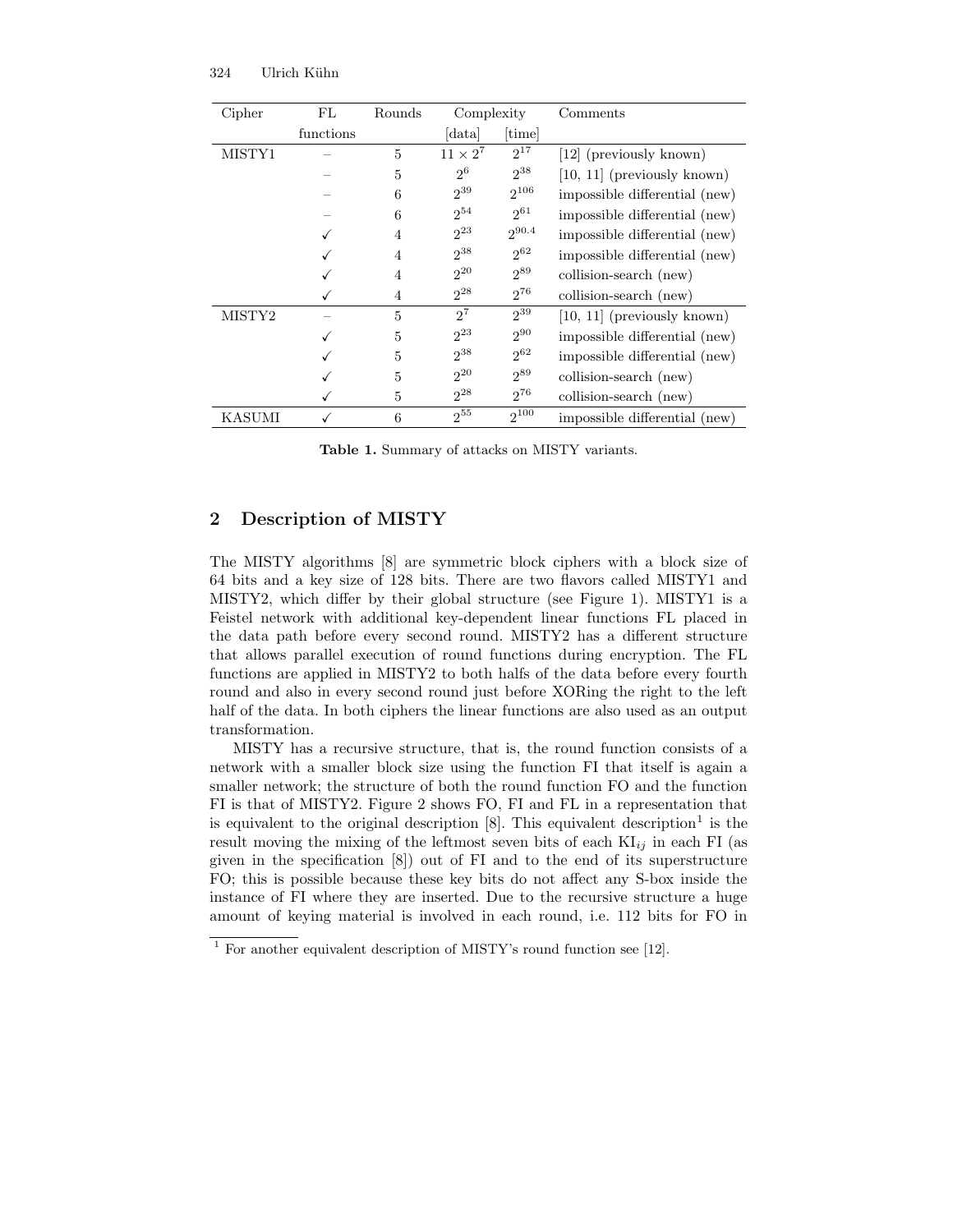

MISTY2

Fig. 1. Global structure of MISTY1 and MISTY2.

the original description; the equivalent description has a key size of 107 bits. Additional subkey bits are used if the round contains FL functions. The ciphers are proposed with 8 (MISTY1) resp. 12 (MISTY2) rounds.

The key scheduling takes as input a 128 bit key consisting of 16 bit values  $K_1, \ldots, K_8$  and computes additional 16 bit values  $K_t' = \mathrm{FI}_{K_{t+1}}(K_t)$ ,  $1 \le t \le 8$ where  $K_9 = K_1$ . The subkeys of each round are (*i* is identified with  $i - 8$  for  $i > 8$ :

| $ \text{Subkey}  \text{KO}_{i1} \text{KO}_{i2} \text{KO}_{i3} \text{KO}_{i4} \text{KI}_{i1} \text{KI}_{i2} \text{KI}_{i3} $ |  |  |  |                                                                                                     |
|-----------------------------------------------------------------------------------------------------------------------------|--|--|--|-----------------------------------------------------------------------------------------------------|
|                                                                                                                             |  |  |  | Value $K_i$ $K_{i+2}K_{i+7}K_{i+4}K'_{i+5}K'_{i+1}K'_{i+3}(K'_{i+3}  K'_{i+3}  K'_{i+3}+6)$ (odd i) |
|                                                                                                                             |  |  |  | $ (K'_{\frac{i}{2}+2}  K_{\frac{i}{2}+4})$ (even i)                                                 |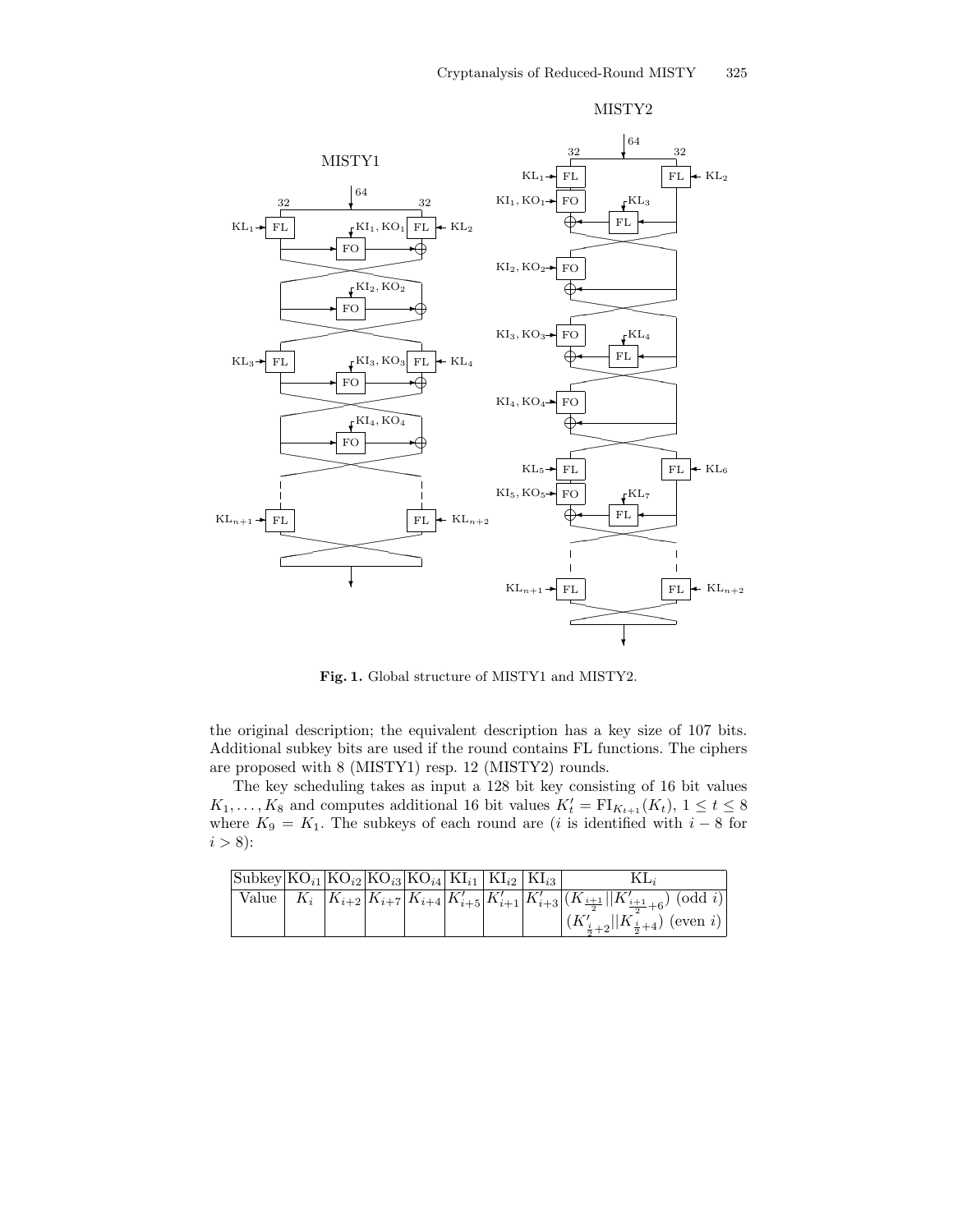

Fig. 2. The functions FO and FI in a form equivalent to the original specification which eliminates the left 7 bits of the key to FI. S7 and S9 are bijective  $7 \times 7$  resp.  $9 \times 9$ S-boxes; in FL the operators ∩ resp. ∪ denote the bitwise AND resp. OR.

Given  $KO_i = (KO_{i1}, \ldots, KO_{i4}), \quad KI_i = (KI_{i1}, \ldots, KI_{i3}), \quad \text{then } \mathbf{AKO}_{ij} \text{ and }$  $AKI_{ij}$  of our equivalent description relate to the original subkeys as follows. Let  $\parallel$  denote the concatenation of bitstrings and  $[x]_{i,j}$  the selection of the bits i..j from x where bit 0 is the rightmost bit. Let  $\text{KI}'_{ij}$  denote the 16 bits  $[\text{KI}_{ij}]_{15..9}||00||[\text{KI}_{ij}]_{15..9}$ . Then the actual subkeys are

$$
AKO_{ik} = KO_{ik}, \text{ with } 1 \le k \le 2
$$
  
\n
$$
AKO_{i3} = KO_{i2} \oplus KO_{i3} \oplus Kl'_{i1}
$$
  
\n
$$
AKO_{i4} = KO_{i2} \oplus KO_{i4} \oplus Kl'_{i1} \oplus Kl'_{i2}
$$
  
\n
$$
AKO_{i5} = KO_{i2} \oplus Kl'_{i1} \oplus Kl'_{i2} \oplus Kl'_{i3}
$$
  
\n
$$
AKI_{ik} = [KL_{ik}]_{8..0}, \text{ with } 1 \le k \le 3
$$
\n(1)

Notation. Throughout this paper all differences are taken as XOR of the appropriate values. Let  $L_i$  resp.  $R_i$  denote the left resp. right half of the input to round i,  $X_i$  the input to the round function FO, and  $Z_i$  its output; so  $L_1$  resp.  $R_1$  denotes the left resp. right half of the plaintext data. If round i uses FL in its data path (for example every odd round in MISTY1) let  $X_i$  resp.  $Y_i$  denote the left resp. right half of the data after the transformation through FL, and set  $X_i = L_i, Y_i = R_i$  otherwise. For MISTY2 let  $\tilde{Y}_i$  denote the possibly transformed value of  $Y_i$  that is XORed to  $Z_i$  to form the half of the round's output that becomes  $R_{i+1}$  after the swap.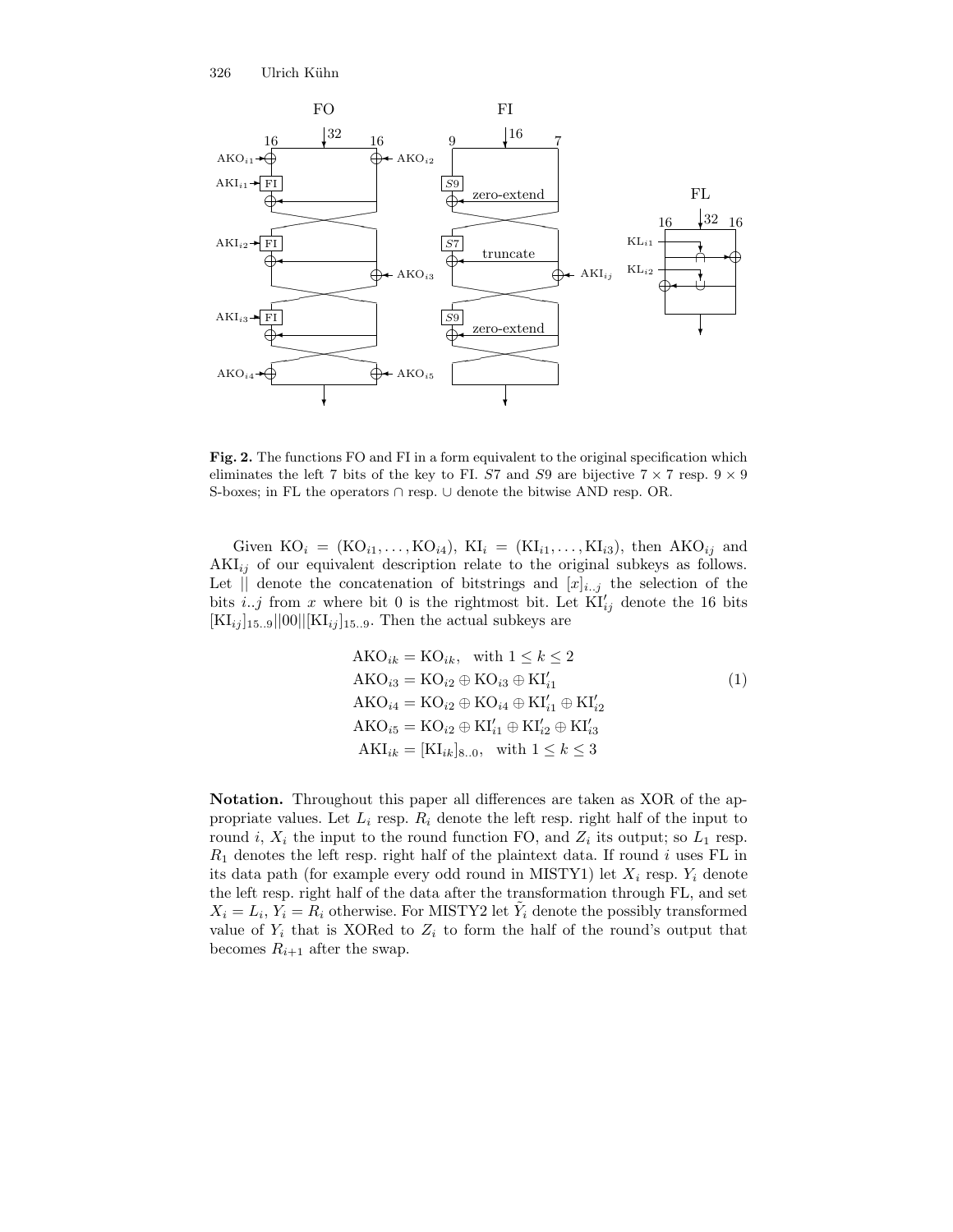## 3 Observations on the Key Scheduling and the Round Function

Key Scheduling. The key scheduling is designed such that every round is affected by all key bits. This causes major problems in terms of complexity when exhaustively guessing the subkey of one round with a distinguisher for the other rounds, but it also allows to recover the whole key with reasonable effort once a large part of one round subkey is known.

For example consider the first round's subkeys  $AKO<sub>11</sub>$ ,  $AKO<sub>12</sub>$ ,  $AKO<sub>13</sub>$  and  $AKI<sub>11</sub>, AKI<sub>12</sub>, AKI<sub>13</sub>. By equation 1 (and the key scheduling table in Section 2)$ the 16 bits of key words  $K_1$  and  $K_3$  are known.  $AKI_{12}$  resp.  $AKI_{13}$  provides a 9 bit condition for  $K_2$  resp.  $K_4$  and  $K_5$ . After guessing the 7 bits of  $KI'_{11}$ in AKO<sub>13</sub> there is – knowing AKI<sub>11</sub> – a 16 bit condition for  $K_6$  and  $K_7$ ; also the word  $K_8$  is known from  $AKO_{13}$ . Using a factor of 2 for the 8 computations of FI in the key schedule the total complexity of exhaustive search is about  $2 \cdot 2^{128-32} \cdot 2^{-9} \cdot 2^{-9} \cdot 2^{-32} = 2^{47}$  encryptions using two or three known plaintexts and corresponding ciphertexts.

Round function in differential and collision-searching attacks. The subkeys  $AKO_{i4}$  and  $AKO_{i5}$  are invisible in our attacks as they introduce fixed constants after all non-linearities when FO is applied in forward direction. The following properties of FO allow divide-and-conquer techniques for the other 75 subkey bits at the cost of increased chosen plaintext or ciphertext requirements.

- Property 1. In forward direction, consider FO in round i having an output XOR of the form  $(\beta, \beta)$  where  $\beta$  is a nonzero 16 bit value. Then the input and output XOR of the third instance of FI must be zero, so  $(AKO_{i3}, AKI_{i3})$  does not influence the output XOR. The input XOR to FO must be  $(\alpha_l, \alpha_r)$  such that  $\alpha_r$  cancels the output XOR of the first FI under key  $(AKO_{i1}, AKI_{i1})$ when the input XOR is  $\alpha_l$  from the given input values. The value of  $\beta$  is solely influenced by  $(AKO_{i2}, AKI_{i2}).$
- **Property 2.** In forward direction, consider inputs to FO in round  $i$  of the form  $(a_i, b)$  where the  $a_i$  are all different (thus forming a permutation in the notation of  $[1]$  and b is a constant. Then the output of the second FI is a constant that depends on  $AKO_{i2}$  and  $AKI_{i2}$ ; the input of the third FI is a permutation, namely the XOR of the output of the first FI and  $b \oplus AKO_{i2} \oplus AKO_{i3}$ . As long as  $AKO_{i2} \oplus AKO_{i3}$  has the same value as for the unknown key, and  $AKO_{i1}$ ,  $AKI_{i1}$  and  $AKI_{i3}$  are also correct, the output of FO is the same as for the correct subkey, up to XORing with a constant. So one can set  $AKO_{i2} = 0$ ,  $AKI_{i2} = 0$  in a first step, making sure that  $AKO_{i2} \oplus AKO_{i3}$  has the correct value.

Directional Asymmetry. Due to the Feistel network, FO is used in MISTY1 in forward direction both for encrypting and decrypting data. But for MISTY2 this is not the case. In forward direction the output of the second FI does not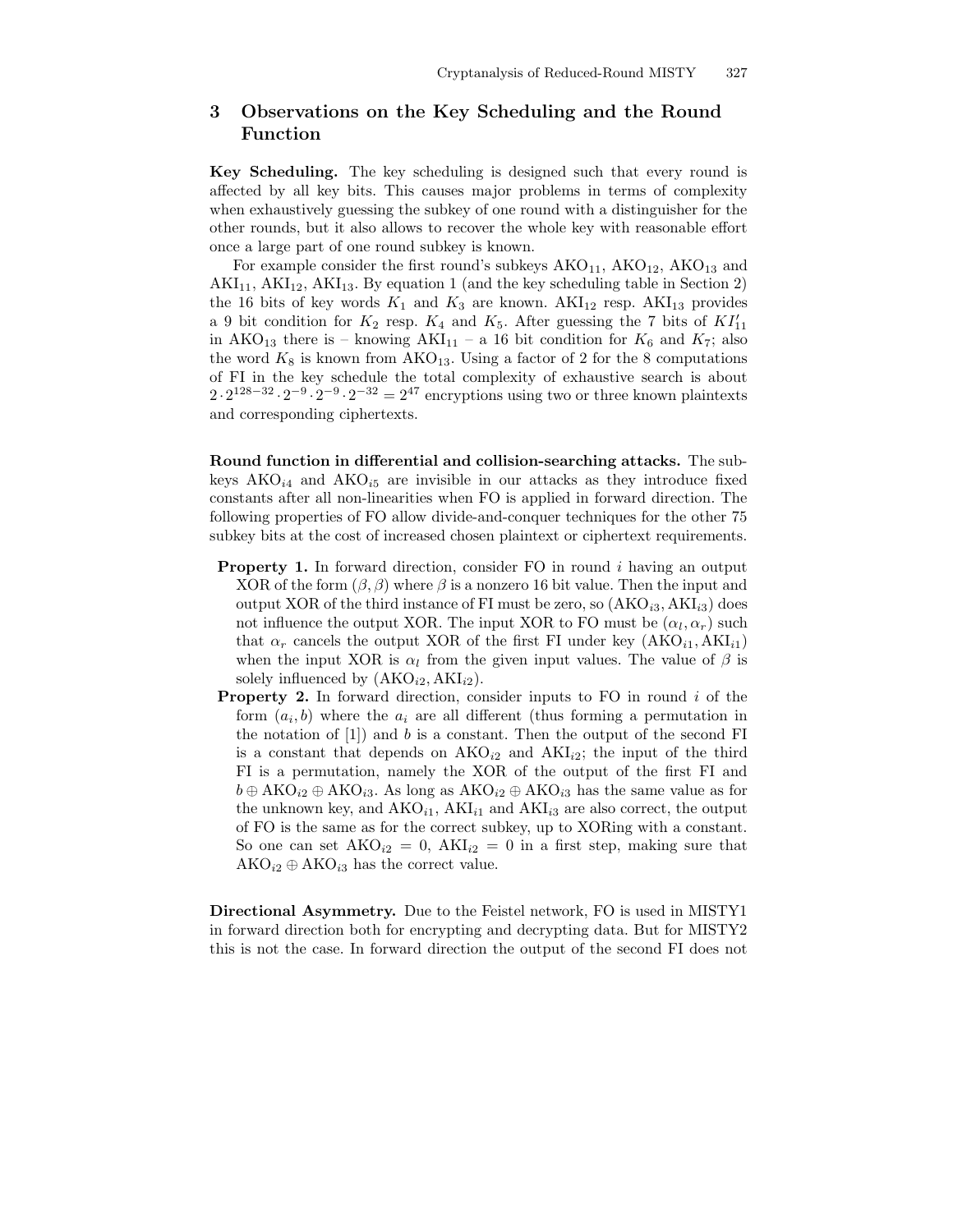#### 328 Ulrich Kühn

affect the input of the third FI; this fact is inherently used in both properties explained above. In backward direction, the output of the first and second FI each affect the input of every subsequent FI, which makes analysis harder in this direction. This is the reason that for MISTY2 the attacks presented in this paper use the chosen ciphertext model of attack, as then FO in the first round can be used in forward direction.

### 4 Attacks on Reduced-Round MISTY1

In this section we present attacks on MISTY1; it is assumed that the final swap of MISTY is also present in the reduced variant. One attack finds the last round subkey of 6 rounds of MISTY1 without FL functions, other attacks find the last round subkey of MISTY1 reduced to 4 rounds with FL functions but without the final output transformation; these attacks break exactly half of the cipher.

#### 4.1 Attacking MISTY1 without FL Functions

This attack is based on the generic 5-round impossible differential for Feistel networks with bijective round functions

$$
(0,0,\alpha_l,\alpha_r) \stackrel{5R}{\nrightarrow} (0,0,\alpha_l,\alpha_r), \quad (\alpha_l,\alpha_r) \neq (0,0),
$$

discovered by Knudsen [5]. The attack looks for differences  $(\beta_l, \beta_r, \alpha_l, \alpha_r)$  after 6 rounds (including the final swap) and rules out all subkeys that can yield  $(\alpha_l, \alpha_r) \rightarrow (\beta_l, \beta_r)$  from the given outputs, as that is impossible.

The basic attack uses a structure of  $2^{32}$  chosen plaintexts  $P_i = (x, y, a_i, b_i)$ with some fixed values x, y and  $(a_i, b_i)$  running through all  $2^{32}$  values. After obtaining the corresponding ciphertexts  $(c_i, d_i, e_i, f_i)$  by encryption under the unknown key set up a list of values  $w_i = (a_i, b_i) \oplus (e_i, f_i)$ . For a pair i, j such that  $w_i = w_j$  the input difference is  $(0, 0, \alpha_l, \alpha_r)$  with  $(\alpha_l, \alpha_r)$  $(a_i \oplus a_j, b_i \oplus b_j)$ ; the output difference after six rounds and the final swap is  $(\beta_l, \beta_r, \alpha_l, \alpha_r)$  with  $(\beta_l, \beta_r) = (c_i \oplus c_j, d_i \oplus d_j)$ . Now check for all 75 bit subkeys  $k = (AKO_{61}, AKI_{61}, \ldots, AKO_{63}, AKI_{63})$  if  $FO_k((e_i, f_i)) \oplus FO_k((e_j, f_j)) =$  $(\beta_l, \beta_r)$ . Such a subkey is wrong while a correct guess never yields this difference.

About  $\binom{2^{32}}{2}$  $\binom{32}{2} \cdot 2^{-32} \approx 2^{31}$  pairs  $w_i = w_j$  are expected in a structure. A wrong key has a probability of about  $2^{-32}$  to cause a given output XOR, so a fraction of  $(1 - 2^{-32})^{2^{31}} = e^{-1/2}$  of the wrong subkeys are discarded. After repeating this basic step  $75/\log_2(e^{1/2}) \approx 104$  times only the correct subkey is expected to survive.

This attack takes about  $104 \cdot 2^{32} \approx 2^{39}$  chosen plaintexts. The time complexity is  $2 \cdot 2^{31}$  computations of FO per guessed key and per structure, so the total complexity is about  $\left(\sum_{i=0}^{103} (e^{-1/2})^i\right) \cdot 2^{75+32} \approx 2^{108.4}$  evaluations of FO which is equivalent to about  $2^{106}$  encryptions of 6-round MISTY1 without FL functions; this is hardly a practical attack.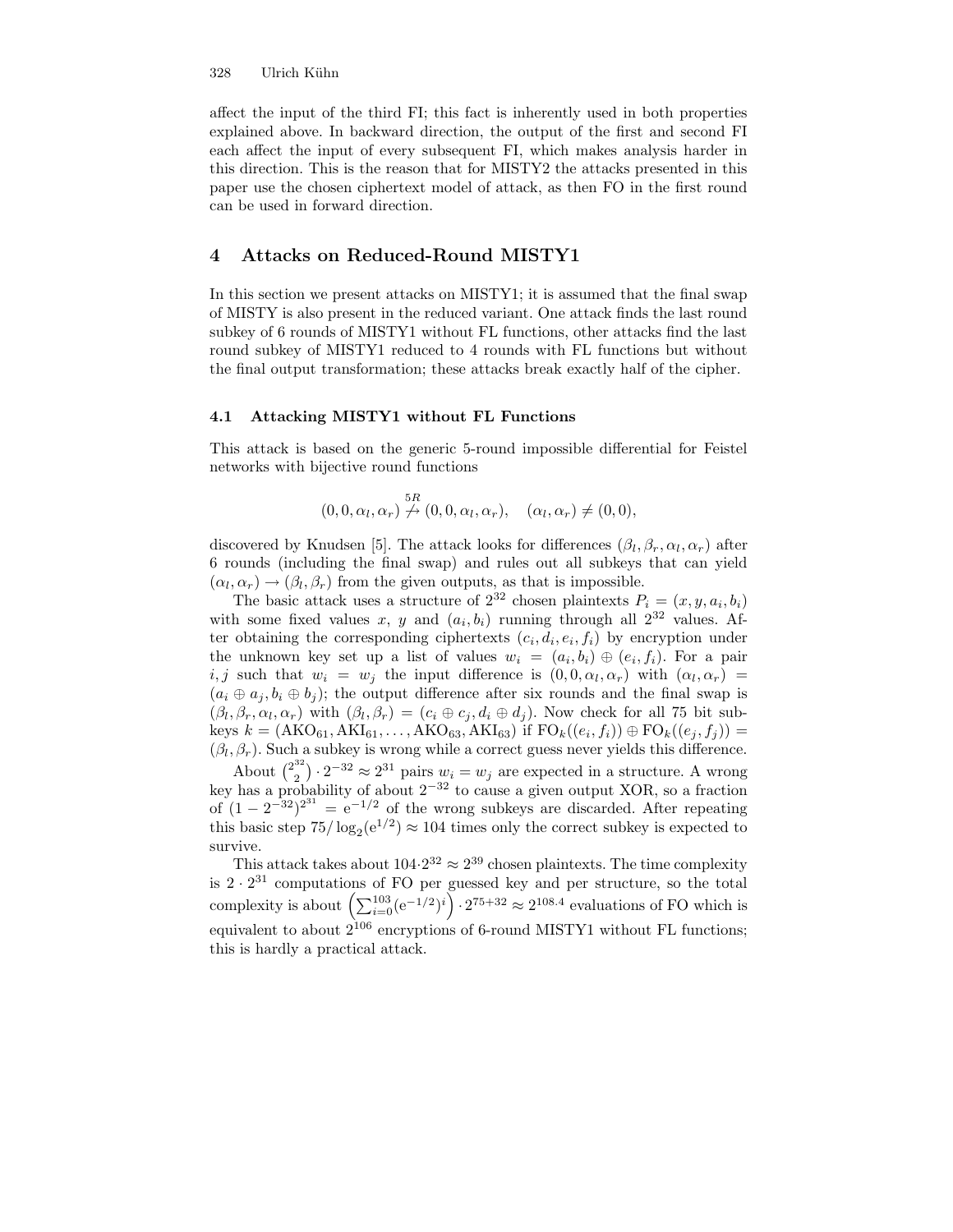It is possible to reduce the amount of work at the cost of increased chosen plaintext requirements using Property 1 of FO (see Section 3). Using the above structure of plaintexts and their ciphertexts set up a list of  $(w_i, u_i)$  with  $w_i =$  $(a_i \oplus e_i, b_i \oplus f_i)$  and  $u_i = c_i \oplus d_i$ . Now only matches with  $w_i = w_j$  and  $u_i = u_j$ are of interest which yield  $(c_i, d_i, e_i, f_i) \oplus (c_j, d_j, e_j, f_j) = (\beta, \beta, \alpha_l, \alpha_r)$ . About  $\binom{2^{32}}{2}$  $\binom{32}{2} \cdot 2^{-32} \cdot 2^{-16} \approx 2^{15}$  matches are expected with this form; these pairs are analysed. We determine subkeys that yield  $(\alpha_l, \alpha_r) \rightarrow (\beta, \beta)$  via FO as follows (such a subkey cannot be the correct one). For each  $(AKO_{61}, AKI_{61})$  we check if the first FI gives output XOR  $\alpha_r$  from  $e_i, e_j$ . Then each guess of  $(AKO_{62}, AKI_{62})$ is checked if it yields output XOR  $\beta$  by the second instance of FI. Each part results in about  $2^9$  candidates due to a 16 bit restriction.

Each structure is expected to discard about  $2^{9+9} \cdot 2^{15} = 2^{33}$  50 bit key candidates. Due to collisions a fraction of 1/e of the wrong keys is expected to remain after  $2^{17}$  structures, but using in total  $2^{17} \ln 2^{50} \approx 2^{17} \cdot 2^5$  structures, only the correct subkey remains. Thus about  $2^{32} \cdot 2^{22} = 2^{54}$  chosen plaintexts with about  $2^{15} \cdot 2^{22} = 2^{37}$  analysed pairs are needed. The time complexity of this part is  $2 \cdot 2 \cdot 2^{25}$  evaluations of FI per analysed pair equivalent to about  $2^{26}$ evaluations of FO. In total this is  $2^{26} \cdot 2^{37} = 2^{63}$  evaluations of FO equivalent to about 2 <sup>61</sup> encryptions of 6-round MISTY1 without FL functions.

It remains to determine the 25 key bits  $(AKO_{63}, AKI_{63})$  using the basic attack with  $25/\log_2(e^{1/2}) \approx 35$  structures requiring  $2^{38.2}$  chosen plaintexts which can be reused from previous structures. The time complexity of this second part is about  $\left(\sum_{i=0}^{34} (e^{-1/2})^i\right) \cdot 2^{25+32} \approx 2^{58.4}$  evaluations of FO equivalent to about  $2^{56}$ encryptions, which is much less than for the first part.

In total this attack needs about  $2^{54}$  chosen plaintexts and time comparable to  $2^{61}$  encryptions; about  $2^{37}$  pairs are analysed.

#### 4.2 Attacking MISTY1 with FL Functions

Here we show two attacks on 4-round MISTY1 where FL functions are present with the exception of the final output transformation. One attack uses an impossible differential, the other uses the collision-searching technique of Biham's attack on Ladder-DES [1]; in order to use Property 2 we extend this technique by employing multiple permutations.

Differential-style attack. The impossible differential used to attack MISTY1 without the FL functions does not work here. The problem occurs because FL changes nonzero differences.

Lemma 1. The generic 5-round impossible differential for Feistel networks does not work for MISTY1 with the keyed linear functions FL.

Proof. Assume that the differential starts at an odd-numbered round, i.e. a round where the FL functions are applied in, w.l.o.g. at round 1. The difference in the  $R_i$  is changed by FL for  $i \in \{1, 3, 5\}$ . For the impossible differential to work the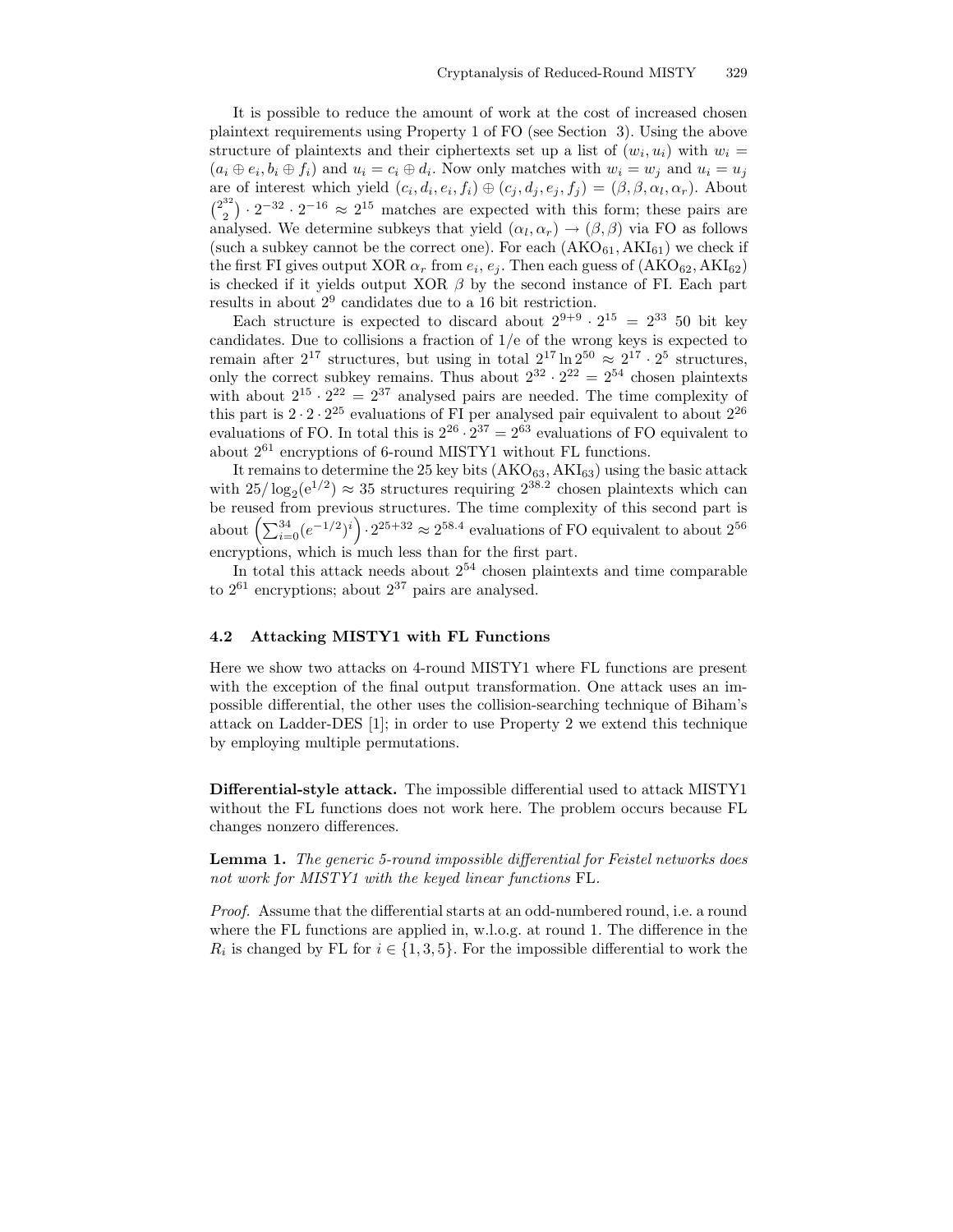#### 330 Ulrich Kuhn ¨

differences in  $Y_3$  and  $L_4$  have to be the same, and thus the output XOR of the round function must be zero (which is impossible). But as the application of FL in general changes the differences, this cannot be assured. In the second case the differential starts at an even numbered round, i.e. a round where FL is not applied in; here the reasoning goes along the same lines.  $\square$ 

The following 3-round impossible differential does work since FL cannot change zero differences. An input difference  $(0, 0, \alpha_l, \alpha_r)$  to round 1 with some nonzero values  $\alpha_l$ ,  $\alpha_r$  cannot yield an output difference of  $(0, 0, \delta_l, \delta_r)$  before the swap in round 3 for a nonzero values  $\delta_l$ ,  $\delta_r$ . After round 1 the difference is  $(\beta_l, \beta_r, 0, 0)$  for some nonzero  $\beta_l$ ,  $\beta_r$  as FL is bijective. Going backwards from round 3, the output difference of round 2 (before the swap) must have been  $(\gamma_l, \gamma_r, 0, 0)$  with nonzero  $\gamma_l, \gamma_r$  which is only possible if  $(\gamma_l, \gamma_r) = (\beta_l, \beta_r)$  and if FO causes a zero output difference which is impossible. Basically the same argument works when the differential starts at round 2, where the nonzero part of the difference is changed in round 3.

The attack works along similar lines as in Section 4.1 but uses structures of  $2^{16}$  plaintexts  $P_i = (x, y, a_i, b_i)$  where x, y are constant and the  $(a_i, b_i)$  all different. Let  $(c_i, d_i, e_i, f_i)$  denote the ciphertexts. For each structure all about  $2^{31}$  pairs can be used which rule out a fraction of about  $e^{-1/2}$  of the wrong keys. This attack requires about  $75/\log_2(e^{1/2}) \approx 104$  structures  $(2^{23}$  chosen plaintexts) and about  $\left(\sum_{i=0}^{74} (e^{-1/2})^i\right) \cdot 2^{75+16} \approx 2^{92.4}$  evaluations of FO comparable to  $2^{90.4}$  encryptions.

We can improve this result by using Property 1. From the ciphertexts a list  $u_i = c_i \oplus d_i$  is set up. So we can easily find those pairs which yield an output XOR  $(\beta, \beta, \alpha_l, \alpha_r)$ ; their number is expected to be  $2^{15}$  per structure. The analysis of the first part from the improved analysis in Section 4.1 can be used for finding  $AKO_{41}$ , AK $O_{42}$ , AKI<sub>41</sub>, and AKI<sub>42</sub> requiring about  $2^{17} \cdot 2^5 = 2^{22}$  structures  $(2^{38} \text{ chosen plaintexts})$  and  $2^{22} \cdot 2^{16} \cdot 2^{26} = 2^{64}$  computations of FO comparable to  $2^{62}$  encryptions. The second part for recovering  $AKO_{43}$  and  $AKI_{43}$  needs another  $\left(\sum_{i=0}^{24} (e^{-1/2})^i\right) \cdot 2^{25+16} \approx 2^{42.4}$  computations of FO where the needed plaintexts/ciphertexts are reused. In total this attack needs 2 <sup>38</sup> chosen plaintexts and work of about  $2^{62}$  encryptions.

Attack using collisions. Biham's attack on Ladder-DES [1] is also applicable to 4 round MISTY1 with FL functions, as these are bijective and thus cannot produce collisions. Consider a collection of chosen plaintexts of the form  $(x, y, a_i, b_i)$ with  $i \in I$  for some index set I where x, y are constants and  $(a_i, b_i)$  different random values. Using the notation from [1] this property of the collection of  $\{(a_i, b_i)\}_{i \in I}$  is called a *permutation*, that is, there can be no collision.

By the FL functions  $X_1$  is a constant  $(x', y')$ , and  $Y_1$  is a permutation, say  $\{(a'_i, b'_i)\}_{i \in I}$ .  $Z_1$  is another fixed constant  $(x'', y'')$  derived from  $(x', y')$  by FO, so  $L_2 = X_2$  is the permutation  $\{(a'_i \oplus x'', b'_i \oplus y'')\}_{i \in I}$  while  $R_2 = Y_2$  is constant. Then  $Z_2$  is yet another permutation, and so is  $L_3$ .  $X_3$  is still a permutation after the FL in round 3, as is  $Z_3$ , but  $Z_3 \oplus Y_3$  behaves like a pseudo-random function.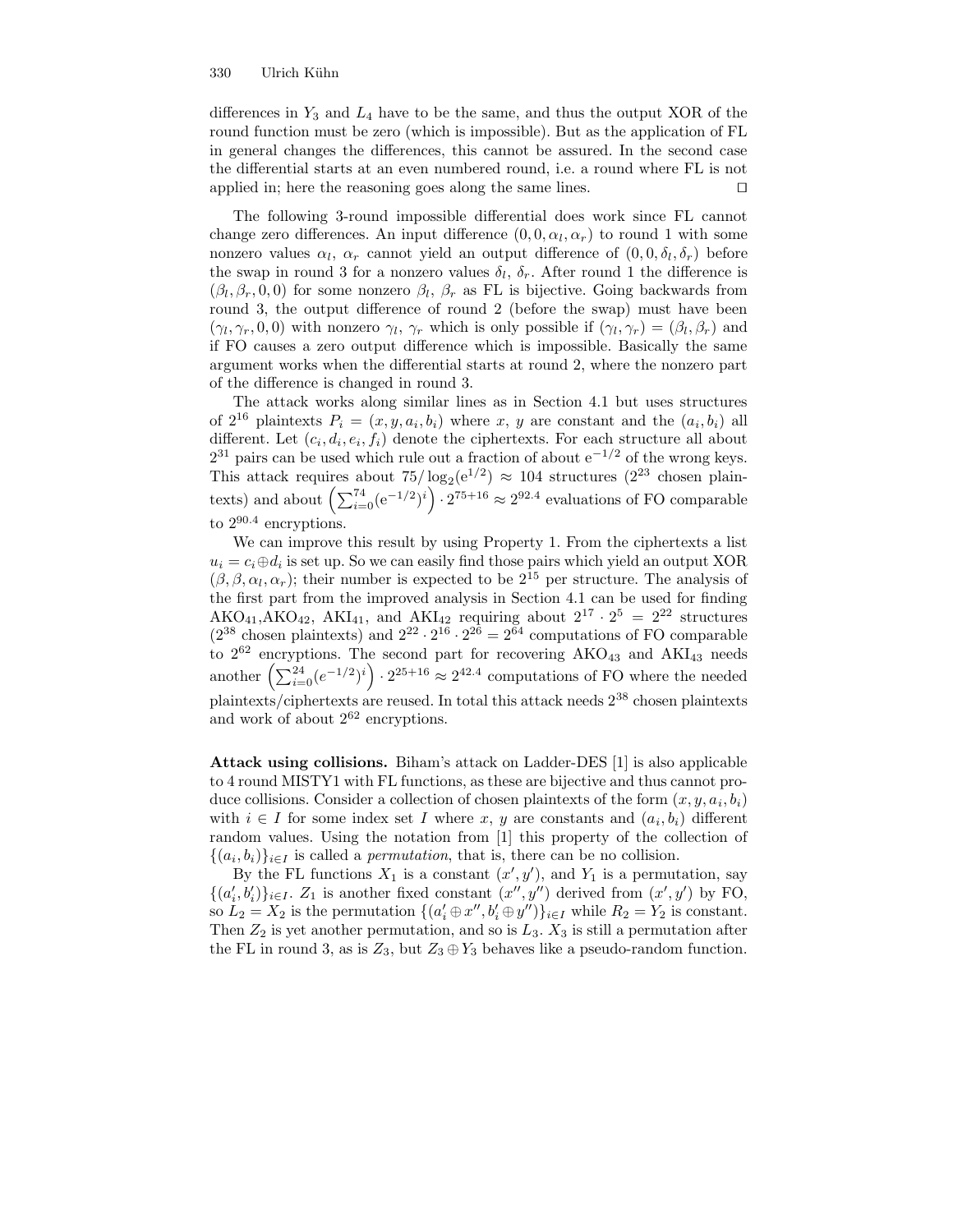The attack proceeds as follows. Prepare  $2^{20}$  plaintexts  $P_i = (x, y, a_i, b_i)$  and get their encryptions  $C_i = (c_i, d_i, e_i, f_i)$  under the unknown key. For all guesses  $k = (AKO_{41}, AKI_{41},\ldots, AKO_{43}, AKI_{43})$  of the last round's FO 75 bit key decrypt the ciphertexts one round

$$
w_i = \mathrm{FO}_k((e_i, f_i)) \oplus (c_i, d_i).
$$

If  $w_i = w_j$  for some i, j then the key guess is wrong. The one-round decryption with a wrong key behaves like a pseudo-random function, so on average about  $2^{16}$ decryptions are needed to eliminate a wrong guess; a correct guess never produces a collision. The attack needs  $2^{20}$  chosen plaintexts and at most  $2^{20} \cdot 2^{75} = 2^{95}$ evaluations of FO. But on average a wrong guess should be ruled out after about  $2^{16}$  tries, so the workload is expected to be about  $2^{16} \cdot 2^{75} = 2^{91}$  evaluations of FO equivalent to  $2^{89}$  encryptions.

The probability of each wrong key guess to survive is the probability that all 2 <sup>20</sup> decrypted values are distinct. By the birthday paradox this probability is  $\exp(-2^{20}(2^{20}-1)/(2 \cdot 2^{32})) \approx \exp(-2^7) \approx 2^{-184}$ , so for all keys the probability for a false guess to survive is  $2^{-109}$ .

This attack can be improved using Property 2 at the cost of more chosen plaintexts. This version uses  $2^{28}$  chosen plaintexts  $P_i = (x, y, a_i, b_i)$  with constants x, y and all different  $(a_i, b_i)$ . The ciphertexts  $C_i = (c_i, d_i, e_i, f_i)$  are partitioned into sets  $B_t$ ,  $t \in \{0, \ldots, 2^{16} - 1\}$ , such that  $C_i \in B_t \Leftrightarrow f_i = t$ . First, set  $AKO_{42} = 0$ ,  $AKI_{42} = 0$ . For each guess  $k = (AKO_{41}, AKI_{41}, k_{23}, AKI_{43})$  of 50 bits with  $k_{23}$  in the role of AKO<sub>43</sub> and each  $B_t$ ,  $0 \le t \le 2^{16} - 1$  decrypt all  $C_i \in B_t$  one round yielding  $w_i^t = \text{FO}_{k_t}((e_i, f_i)) \oplus (c_i, d_i)$ . If at one point  $w_i^t = w_j^t$ then this key is discarded, and the procedure is started with the next guess. This takes at most  $2^{50} \cdot 2^{28} = 2^{78}$  evaluations of FO comparable to  $2^{76}$  encryptions to complete.

Once a correct k with  $k_{23} = AKO_{42} \oplus AKO_{43}$  has been found the correct 25 bits  $AKO_{42}$ ,  $AKI_{42}$  with  $AKO_{43} = k_{23} \oplus AKO_{42}$  have to be found. This time ciphertexts are used such that  $f_i$  varies. Here about  $2^{20}$  ciphertexts from the collection of the 2 <sup>28</sup> should be sufficient to find the correct key. This requires work of at most  $2^{20} \cdot 2^{25} = 2^{45}$  evaluations of FO equivalent to  $2^{43}$  encryptions. The time and chosen plaintext requirements are dominated by the first part  $(2^{76}$ work and  $2^{28}$  chosen plaintexts).

The first part uses several permutations, with the complication that the sum of the number of elements over all permutations is a constant. The probability of success can be estimated using methods from convexity theory [6]; we show that the case that all permutations are of equal size is the worst case. Let  $m_t =$  $|B_t|$  and  $N = 2^{32}$ . For each  $B_t$  a wrong key survives the test with probability  $p_t = \exp(-\frac{m_t(m_t-1)}{2N})$  with  $0 \le |m_t| \le 2^{28}$  and  $\sum_{t=0}^{2^{16}-1} |m_t| = 2^{28}$ . The product of all  $p_t$  is the probability of failure to eliminate the wrong key.

**Lemma 2.** The function  $p(m_0, \ldots, m_{2^{16}-1}) = \prod p_t$  with  $m_i \in \{0, \ldots, M\}$ ,  $\sum_{i=0}^{2^{16}-1} m_i = M > 0$  has its maximum for  $m_0 = \cdots = m_{2^{16}-1} = M/2^{16}$ .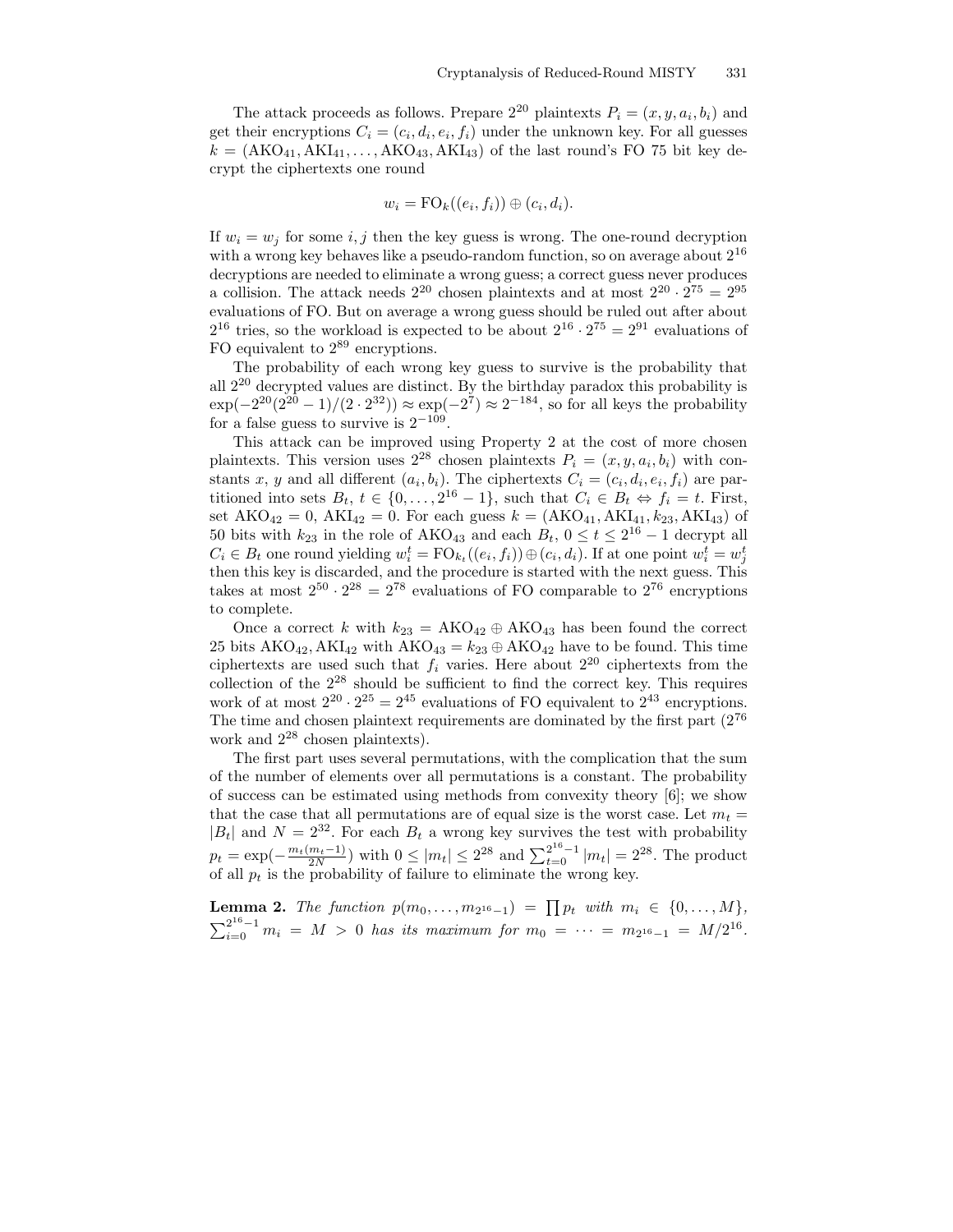#### 332 Ulrich Kühn

*Proof.* Consider the function  $f(m) = \exp(-\frac{m(m-1)}{2N})$  $\frac{m-1}{2N}$ ; it is clear that  $\ln(f(m))$ is a concave function for  $0 \leq m \leq M$ . It follows from [6, Prop. E.1] that  $p(m_0, \ldots, m_{2^{16}-1})$  is Schur-concave and thus has its maximum when all  $m_i$  are equal, as claimed.  $\Box$ 

By Lemma 2 the maximum probability of each wrong key guess to survive is

$$
\left(\exp(-\frac{2^{12}(2^{12}-1)}{2\cdot 2^{32}})\right)^{2^{16}} \approx \left(\exp(-2^{-9})\right)^{2^{16}} = \exp(-2^7) \approx 2^{-184}.
$$

It follows that also the probability is negligible that a single wrong key guess survives the first part. The probability that a wrong guess survives in the second part is, by the birthday paradox, about  $2^{-184}$ , so for all 25 key bits this is about  $2^{-159}$  which is also negligible.

### 5 Attacks on Reduced-Round MISTY2

While the attacks given in this section work for 5-round MISTY2 both with and without FL functions, the attacks on MISTY2 without FL functions have a much higher complexity than the one given in [10]; therefore we present here only the attacks on MISTY2 with FL functions; again we assume that the final swap but no output transformation is present.

Because of the asymmetry of the round function described in Section 3 it seems to help to attack MISTY2 in the chosen ciphertext model, as then the round function is used in the forward direction when testing a guessed value of a subkey.

Differential-style attack. This attack on 5-round MISTY2 makes use of the following impossible differential:

**Proposition 1.** Given MISTY2 without FL, any input XOR  $(\alpha_l, \alpha_r, 0, 0)$  with nonzero  $(\alpha_l, \alpha_r)$  to round i cannot yield a difference  $(\delta_1, \delta_2, \delta_1, \delta_2)$  for any  $(\delta_1, \delta_2)$ in round  $i + 3$ . Conversely, a difference  $(\delta_1, \delta_2, \delta_1, \delta_2)$ ,  $(\delta_1, \delta_2) \neq (0, 0)$ , in round  $i+3$  cannot decrypt to a difference  $(\alpha_l, \alpha_r, 0, 0)$  before round i.

For MISTY2 with FL functions this differential is also impossible provided that  $\tilde{Y}_{i+3} = Y_{i+3}$ , i.e. round  $i+3$  does not apply FL to the right half before it is XORed to the left half.

Proof. This differential uses the miss-in-the-middle approach (see [2]) where two differentials with probability 1 are concatenated such that a contradiction arises. The 2-round differential used here has input difference  $(\alpha_l, \alpha_r, 0, 0)$  and output difference  $(\beta_1, \beta_2, \beta_1, \beta_2)$  which happens with probability 1. The input difference of  $(\alpha_l, \alpha_r, 0, 0)$  causes a nonzero input difference for the first FO, which then becomes output difference  $(\beta_1, \beta_2) \neq (0, 0)$  as FO is bijective. The XOR with the right hand side zero difference does not change this. So at the beginning of round 2 the difference is  $(0, 0, \beta_1, \beta_2)$  which FO cannot change. After round 2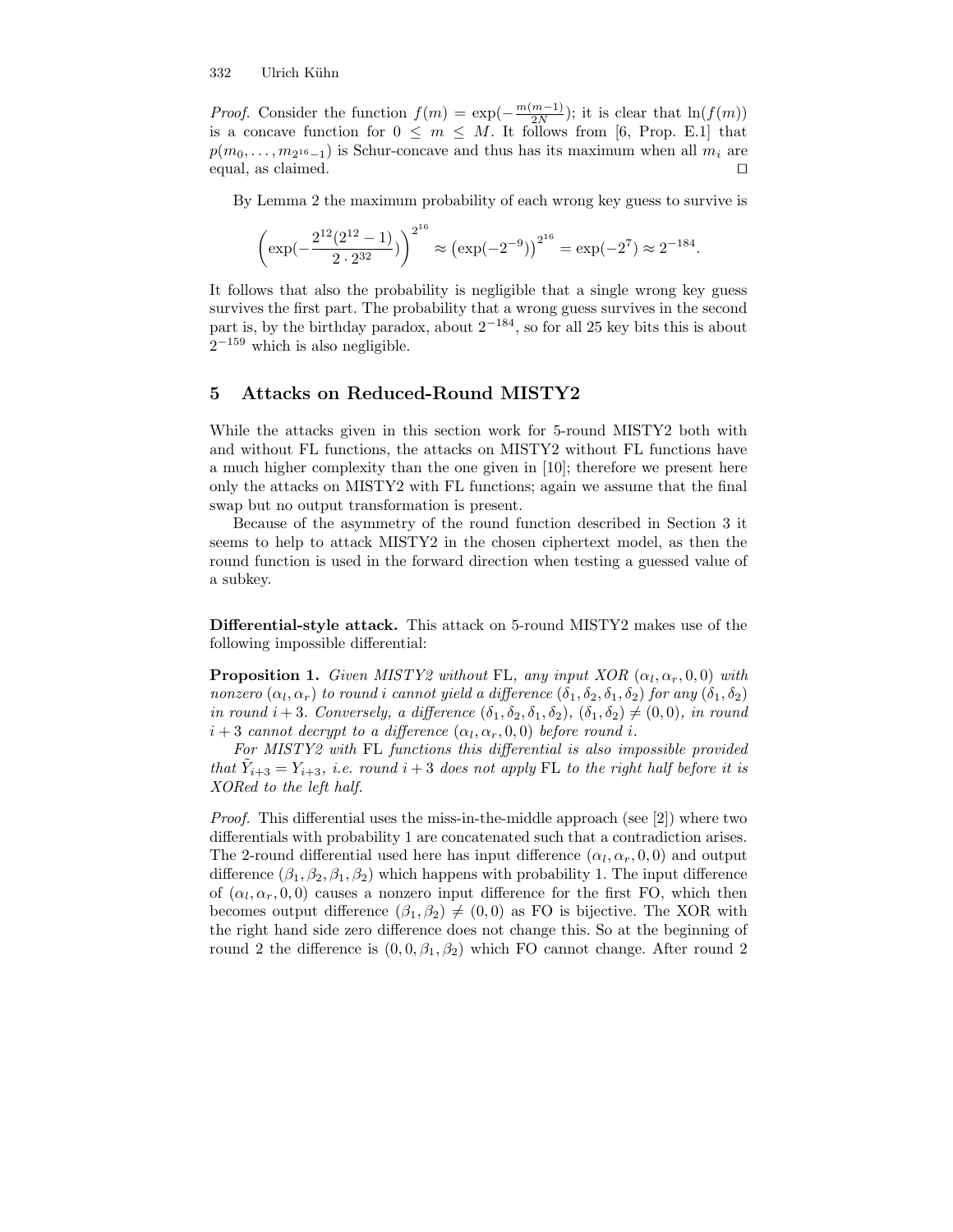the difference is  $(\beta_1, \beta_2, \beta_1, \beta_2)$ . The same reasoning works for the backwards direction, where an output difference  $(\delta_1, \delta_2, \delta_1, \delta_2) \neq (0, 0, 0, 0)$  decrypts always to  $(\gamma_1, \gamma_2, 0, 0)$ . Connecting two instances of this differential yields the contradiction.

When FL functions are present, the assumption on round  $i + 3$  ensures that the output difference of FO in this round is zero. Application of FL in the first two rounds cannot yield a zero difference in the right half input to round  $i + 2$ , so the contradiction between rounds  $i + 1$  and  $i + 2$  still occurs.

In oder to use this impossible differential the condition of a missing FL function in the last round must be met. From the specification of MISTY2 it is clear that if a group of 4 rounds does not employ FL functions in the fourth round the round preceeding this group also does not use FL, so no additional key material has to be guessed besides the subkey for FO. This holds for example for rounds 2 to 6.

The attack works as follows. Set up a structure of  $2^{16}$  ciphertexts  $C_i$  =  $(e_i, f_i, e_i \oplus x, f_i \oplus y)$  where x, y are constants and  $(e_i, f_i)$  are different values. Get the plaintexts  $P_i = (a_i, b_i, c_i, d_i)$  by decryption under the unknown key. Every pair of ciphertexts fulfills the ciphertext condition of the impossible differential. For each pair  $P_i$ ,  $P_j$  any key k to the first round that encrypts  $P_i$  and  $P_j$  to a difference  $(\alpha_1, \alpha_2, 0, 0)$  must be a wrong guess, while a correct guess never yields such a contradiction. There are about  $2^{31}$  such pairs, so that a fraction of  $(1-2^{-32})^{2^{31}} = e^{-1/2}$  of the wrong keys survives. Thus about  $75/\log_2(e^{1/2}) \approx 104$ structures (about 2 <sup>23</sup> chosen ciphertexts) are required to eliminate all wrong keys. The work complexity is  $\left(\sum_{i=0}^{103} (e^{-1/2})^i\right) \cdot 2^{75+16} \approx 2^{92.4}$  computations of FO roughly comparable to  $2^{90}$  decryptions.

An improvement of the work factor can be reached using Property 1 in a similar way as for MISTY1 in sections 4.1 and 4.2. For the attack we use the same structures as above. From their decryptions  $P_i = (a_i, b_i, c_i, d_i)$  we make a list  $w_i = c_i \oplus d_i$ . All matches  $w_i = w_j$ ,  $i \neq j$  yield a plaintext difference  $P_i \oplus P_j =$  $(\alpha_l, \alpha_r, \beta, \beta)$  for some value of  $\beta$ ; these are the analysed pairs. With the input resp. output XOR  $(\alpha_l, \alpha_r)$  resp.  $(\beta, \beta)$  for FO in the first round we determine subkeys  $(AKO<sub>11</sub>, AKI<sub>11</sub>), (AKO<sub>12</sub>, AKI<sub>12</sub>)$  that yield this output difference from  $(a_i, b_i)$  and  $(a_j, b_j)$  as follows. For each  $(AKO_{11}, AKI_{11})$  we check if the first FI gives output XOR  $\alpha_r$  from  $a_i$ ,  $a_j$ . Then each guess for  $(AKO_{12}, AKI_{12})$  is checked if it yields output XOR  $\beta$  by the second FI. Each part is expected to result in about 2 9 candidates due to the 16 bit restriction. Each of the expected 2 <sup>18</sup> combinations is a wrong guess by the impossible differential.

In each structure there are about  $2^{31}$  pairs, each of which has a chance of  $2^{-16}$  to have a plaintext difference  $(\beta, \beta)$  in the right half. So about  $2^{15}$  pairs are analysed, each of which excludes about 2 <sup>18</sup> not necessarily distinct subkey guesses. After about  $2^{17} \cdot \ln(2^{50}) \approx 2^{17} \cdot 2^5$  structures  $(2^{38}$  chosen ciphertexts,  $2^{37}$  analysed pairs) there is only a single remaining key expected. The time complexity per pair is  $2 \cdot 2^{25}$  evaluations each for the first and the second FI, which is about  $2^{26}$  evaluations of FO. In total this is about  $2^{26} \cdot 2^{38} = 2^{64}$ evaluations of FO equivalent to about  $2^{62}$  encryptions.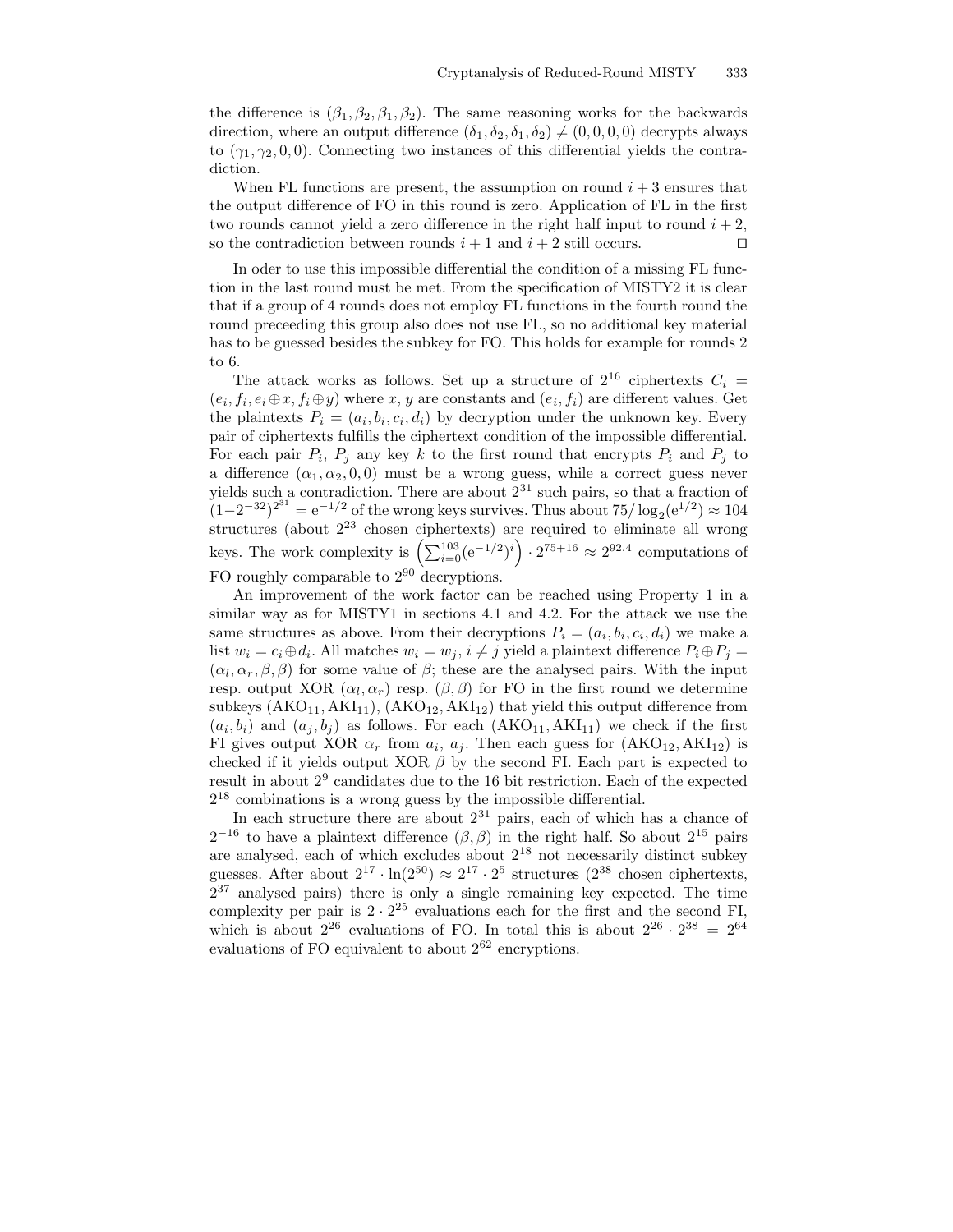Determining the last 25 subkey bits  $AKO_{13}$  and  $AKI_{13}$  can be done with the basic attack and  $25/\log_2(e^{1/2}) \approx 35$  structures with about  $2^{21.2}$  chosen ciphertexts reused from previous structures. The work requirements are about  $\left(\sum_{i=0}^{34} (e^{-1/2})^i\right) \cdot 2^{25+16} \approx 2^{42.4}$  evaluations of FO which is approximately  $2^{40}$ encryptions, much less than for the first part.

In total about  $2^{38}$  chosen ciphertexts and work of about  $2^{62}$  encryptions is required to find the first round's  $75$  bit subkey; about  $2^{37}$  pairs are analysed.

Attack using collisions. This attack on 5-round MISTY2 with FL functions but without the output transformation works with collision-searching; it is based on the following observation in the chosen ciphertext model.

Proposition 2. Given four rounds of MISTY2 starting at round n such that  $\tilde{Y}_{n+3} = Y_{n+3}$  holds, i.e.  $Y_{n+3}$  is not transformed via FL before the XOR. Assume that no output transformation with FL takes place. Given a set of ciphertexts  $C_i = (e_i, f_i, x \oplus e_i, y \oplus f_i)$  where x, y are constant and  $\{(e_i, f_i)\}\)$  form a permutation. After decryption the right half  $R_n$  is a permutation.

*Proof.*  $Z_{n+3}$  is always the constant  $(x, y)$  and thus  $X_{n+3}$  as well as  $L_{n+3}$  is a constant, say  $(x', y')$ . On the other hand,  $R_{n+3}$  is the permutation  $\{(e_i, f_i)\}.$ After being XORed with  $(x', y')$  this becomes  $Z_{n+2}$ , so that also  $X_{n+2}$  and  $L_{n+2}$ are permutations while  $R_{n+2}$  is a constant.  $Z_{n+1}$  is a permutation which is the XOR of a constant and a permutation  $\tilde{Y}_{n+1}$  which is  $L_{n+2}$  possibly transformed by an instance of FL. So  $X_{n+1}$  is a permutation. Now the claim follows.  $\Box$ 

The attack using Proposition 2 works for example on the five rounds of MISTY2 from round 2 to round 6. Both round 2 and round 6 do not apply any FL functions. An attack using  $2^{89}$  work and  $2^{20}$  chosen ciphertexts works straightforward as in section 4.2 with the same analysis, so the detailed description is omitted here.

In order to use the observation on reducing the amount key material to be guessed the attack uses  $2^{28}$  chosen ciphertexts of the form  $C_i = (e_i, f_i, x \oplus$  $(e_i, y \oplus f_i)$  where x, y are constants and  $\{(e_i, f_i)\}\$ form a permutation. Encryption under the unknown key yields plaintexts  $P_i = (a_i, b_i, c_i, d_i)$  which we partition into  $2^{16}$  sets  $B_t$  such that  $P_i \in B_{b_i}$ ; thus all  $P_i \in B_t$  for a given t have the same value  $b_i = t$ . First, set  $AKO_{i1} = 0$ ,  $AKI_{12} = 0$ . For each 50 bit key guess  $k = (AKO<sub>11</sub>, AKI<sub>11</sub>, k<sub>23</sub>, AKI<sub>13</sub>)$  with  $k<sub>23</sub>$  in the role of AKO<sub>13</sub>, and for each  $B<sub>t</sub>$ ,  $t \in \{0, \ldots, 2^{16} - 1\}$  encrypt all  $P_i \in B_t$  one round yielding  $w_i^t = \text{FO}_k((a_i, b_i)) \oplus$  $(c_i, d_i)$ . If we find  $w_i^t = w_j^t$ ,  $i \neq j$  then this key must be discarded, and the procedure is started with the next key guess. This takes at most  $2^{50} \cdot 2^{28} = 2^{78}$ evaluations of FO comparable to  $2^{76}$  encryptions to complete.

Once a correct k with  $k_{23} = AKO_{12} \oplus AKO_{13}$  has been found, we have to find the correct 25 bits  $(AKO_{12}, AKI_{12})$  and set  $AKO_{13} = k_{23} \oplus AKO_{12}$ . Here we use plaintexts  $P_i$  where both  $a_i$  and  $b_i$  vary; about  $2^{20}$  plaintexts from the collection of 2 <sup>28</sup> plaintexts should be sufficient. This requires work of at most  $2^{20} \cdot 2^{25} = 2^{45}$  evaluations of FO equivalent to  $2^{43}$  encryptions. The time and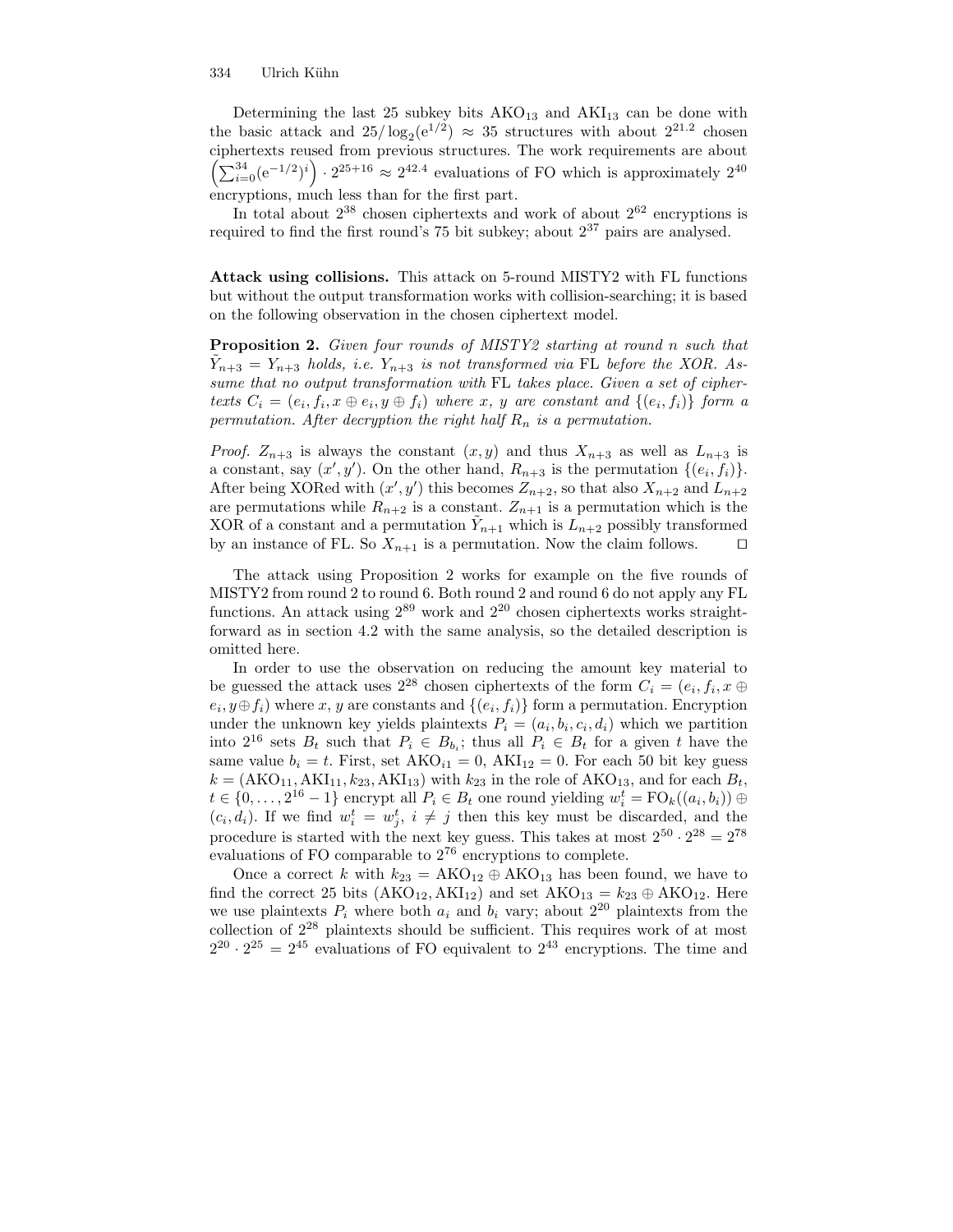chosen ciphertext requirements are dominated by the first part  $(2^{76} \text{ work}, 2^{28})$ chosen ciphertexts).

The probability that a wrong key guess survives is bounded with the same arguments as in Section 4.2 by Lemma 2 and the birthday paradox, so the details are omitted here.

### 6 Comparison to KASUMI

The algorithm KASUMI [4] is a MISTY variant that is to be used in nextgeneration cellular phones. The global structure is a Feistel network with 8 rounds including the final permutation. Its round function consists of FO and FL, applied before resp. after FO in odd resp. even-numbered rounds. The FO function has the same structure as in MISTY with the subkeys  $KO_{ij}$ ,  $1 \leq j \leq 3$ being applied by XOR before FI but a lacking final XOR of  $KO_{i4}$  after all non-linearities; the FI function involves an additional fourth round, and the FL function uses left rotations by one bit before each XOR. The S-boxes S7 and S9 are bijective, but different from those of MISTY. Each round uses 128 key bits, 32 bits for FL and 96 bits for FO. These are derived by revolving through the key bytes and applying rotations and bitwise additions of constants.

The usage of the basic Feistel structure without FL functions in the data path makes KASUMI susceptible to an attack based on the same 5-round impossible differential as used in Section 4.1, but with the additional difficulty that FL is part of the round functions and FO uses more keying material. The differential can be used as both FO and FL are bijective. It should be noted that a property similar to Property 1 does also hold for KASUMI's FO when it is preceeded by FL as it happens in odd-numbered rounds:

Property 3. Assume that the concatenation of FL and FO has a nonzero output XOR  $(\delta, \delta)$ . Denote the input XOR to FL by  $(\alpha_l, \alpha_r)$  and its output XOR (the input to FO) by  $(\beta_l, \beta_r)$ . The difference  $\beta_r$  is solely determined by the first round of FL, so is the right half of the data in the first round of FO. In order to have the given output XOR of FO the third round's output and input XOR must both be zero which means that  $(KO_{i3}, KI_{i3})$  can be ignored. The output XOR  $(\delta, \delta)$  is determined by the second round of FO from the inputs with XOR  $\beta_r$ ; additionally,  $\beta_r$  is canceled by the output XOR  $\beta_r$  of the FI in the first round of FO, coming from the left halfs of the inputs with XOR  $\beta_l$ .

The attack on rounds 2 to 7 of KASUMI including the last swap works as follows. In round 7 the function FL is applied before FO, so we can rely on Property 3. The attack uses the same structures as were used in Section 4.1 and looks for pairs with ciphertext XOR  $(\delta, \delta, \alpha_l, \alpha_r)$  with the same methods. We expect about such  $2^{15}$  pairs per structure which will be analysed. Let  $(c_i, d_i, e_i, f_i)$  and  $(c_i, d_i, e_i, f_i)$  be such a pair. In order to use Property K we first fix a guess of the first round subkey KL<sub>71</sub> of FL in round 7, yielding  $f'_i$ ,  $f'_j$  with  $\beta_r := f'_i \oplus f'_j$ . Then we determine which guesses of  $(KL_{72}, KO_{71}, KI_{71})$  yield the XOR  $\beta_r$  after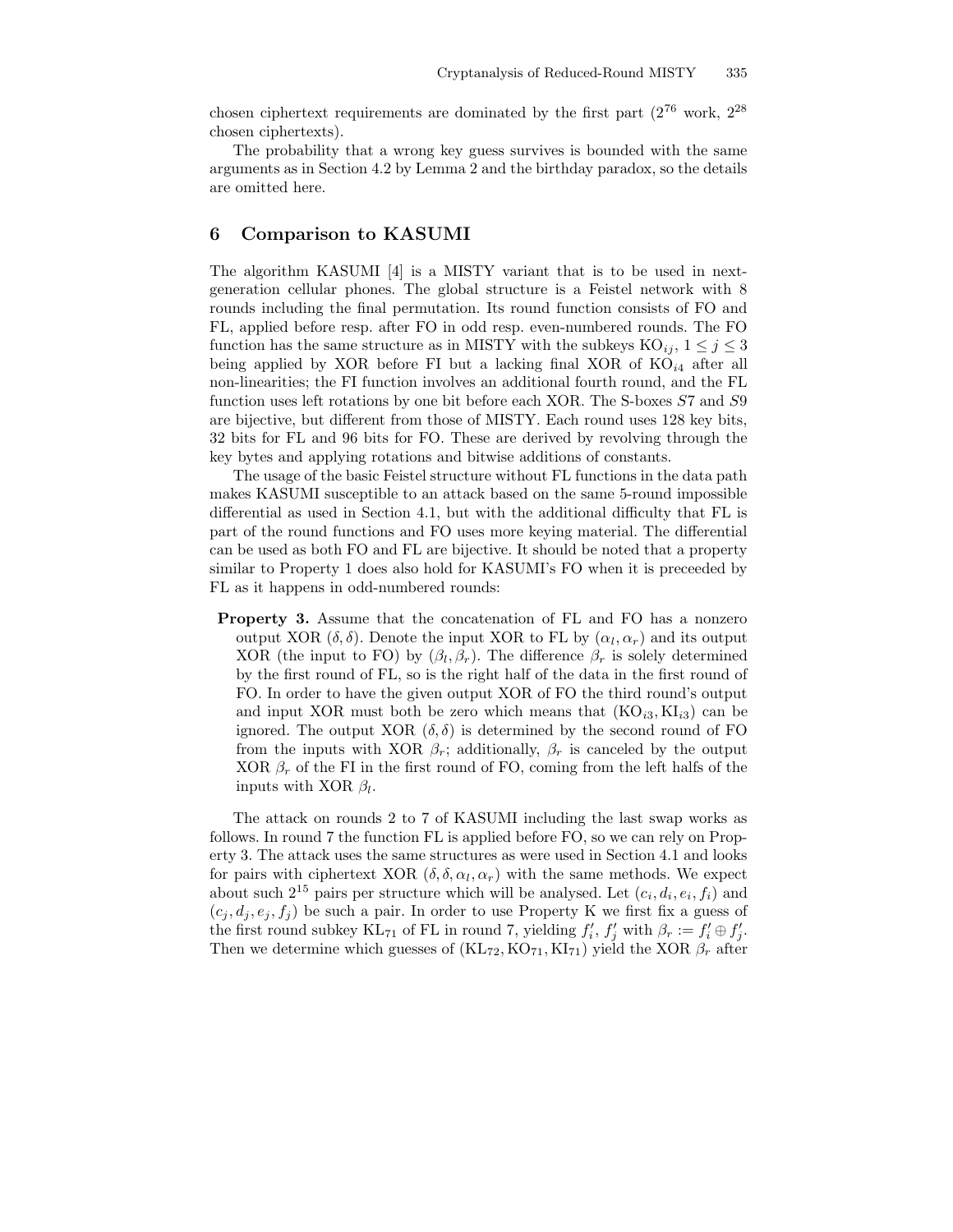the first FI. We expect about  $2^{48}/2^{16} = 2^{32}$  guesses to fulfill this condition. Then, independently, we check which guess for  $(KO_{72}, KI_{72})$  yields output XOR δ after the second FI from inputs  $f'_{i}$  and  $f'_{j}$ ; here we expect about  $2^{32}/2^{16} = 2^{16}$ guesses. Combinations of all these guesses are wrong subkeys and can be discarded. Their expected number is  $2^{48}$  for each guess of  $KL_{71}$ , so each analysed pair is expected to discard about  $2^{64}$  subkeys á 96 bits.

After about  $2^{17}$  structures an expected number of  $2^{96}$ /e distinct subkeys are discarded. In total we need about  $2^{17} \ln(2^{96}) \approx 67 \cdot 2^{17} \approx 2^{23}$  structures with  $2^{55}$ chosen plaintexts and about 2 <sup>38</sup> analysed pairs to single out the right subkey.

The work requirements for each pair and each guess of  $\text{KL}_{71}$  are  $2 \cdot 2^{48}$  +  $2 \cdot 2^{32} \approx 2^{49}$  computations of the second round of FL and FI. In total this is about  $2^{103}$  computations of FL and FI roughly equivalent to  $2^{100}$  encryptions. Although this is much faster than brute force it is hardly a practical attack because of the high data and work requirements.

### 7 Conclusion

For MISTY1 the use of keyed linear functions inhibits the attack using the 5 round impossible differential of Feistel networks with bijective round functions; for MISTY2 we cannot make this claim as we did not find an impossible differential longer than 4 rounds.

The attacks on MISTY2 suggest that this structure might be one round weaker than the Feistel structure, at least when the linear functions FL are present. The directional asymmetry of the MISTY2 structure used in FO with embedded 3-round FI suggests that this structure might be stronger in the backwards direction compared to the forward direction.

By adding a fourth round to  $FI$  – like done for KASUMI – its equivalent description of FO would not reduce the number of key bits, so the attacks would only need to guess 7 bits more for each FI. If FO had one more round the properties used to improve both the differential and collision-searching attacks would not hold, leaving only the basic forms of attack; but this would require more keying material.

Instead, the changes for KASUMI, i.e. adding a round to FI and employing the linear functions as part of the round function does not require more keying material and seems to make an analysis of the round function very demanding.

### Acknowledgments

Thanks are due to Mitsuru Matsui for providing reference [10] and to the anonymous referees for helpful comments and the suggestion to apply the techniques to KASUMI. The author is grateful to Dr. Uwe Deppisch, Alfred Goll and the colleagues of the IT research department of Dresdner Bank for the encouraging work conditions that were very helpful in conducting this research.